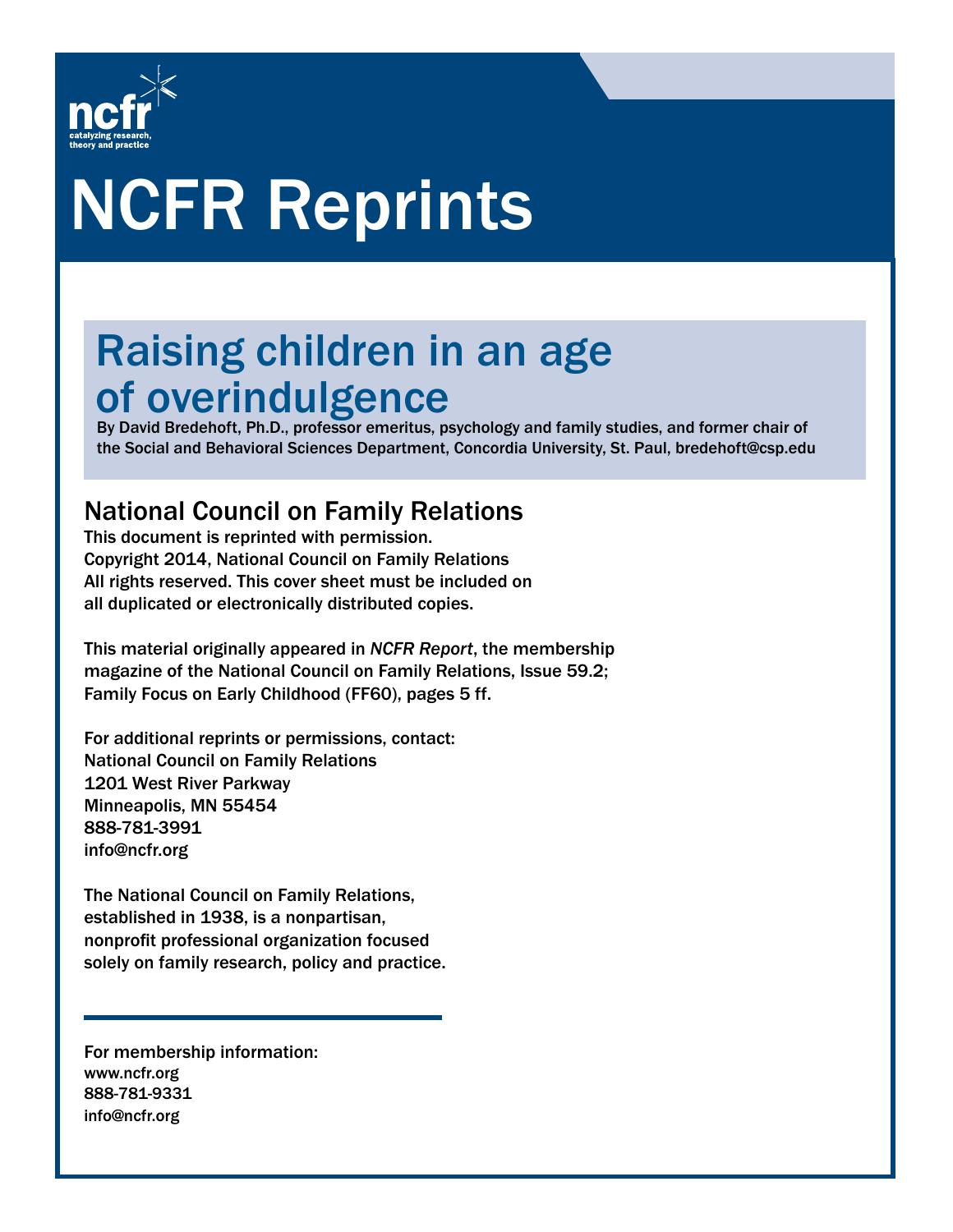## Raising children in an age of overindulgence

by David Bredehoft, Ph.D., professor emeritus, psychology and family studies, and former chair of the Social and Behavioral Sciences Department, Concordia University, St. Paul, *bredehoft@csp.edu*

Several highly visible cases labeled "affluenza" by the press have recently generated countless hours of airtime on radio and TV and in the press. This is testimony to the fact that we live in an age of overindulgence. Has overindulgence become the new normal? Some everyday examples:

#### *4-Year-Old and Screen Time*

While at the local coffee shop you see a dad come in with his 4-year-old daughter. He orders drinks and then sits down to check email on his computer. To keep his daughter occupied, he gives her an iPad. Daughter like father, they both stayed glued to their devices for more than an hour without uttering a word to each other.

#### *3-Year-Old Disrupts Dinner*

You and your spouse are eating at a local restaurant. A family with a young child sits in the booth behind you. As the meal progresses, the child becomes impatient, squirms, and begins to fuss. He finally calms down when his mother gives him a favorite toy. Soon he begins hitting the booth with his toy. His parents ignore it. Then he reaches over and hits you on the head with his toy. Both parents laugh and comment, "How cute," but do nothing to prevent it from happening again and again.

Unfortunately, overindulgence has become the new normal.

#### What is Overindulgence?

Overindulgence meets an adult's needs not a child's needs. Overindulgence is giving children too much of what looks good, too soon, and for too long. Adults overindulge when they do things for children that they should be doing for themselves. Adults overindulge when they give a disproportionate amount of family resources to one or more children. Overindulgence does harm (Clarke, Dawson & Bredehoft, 2014).

#### When Does it Begin?

Overindulgence patterns begin between parent and child from a very early age, such as early childhood, and research suggests that in many cases they continue throughout childhood and adolescence and even into adulthood. In our first of 10 studies on

overindulgence, 39% reported overindulgence continuing through adolescence, 9% through young adulthood, and 9% through later adulthood. Of the respondents, 22% said they have been overindulged throughout their lives and that it was still continuing (Bredehoft, Mennicke, Potter, & Clarke, 1998).

Occasional indulgences add color, joy, and even excitement to life, but when they become a pattern, they become overindulgence. Our research (Bredehoft, Clarke & Dawson, 2003) identified three types of overindulgence patterns: *too much* (too many toys, clothes, camps, sports, etc.); *over-nurture* (doing things for children that they should be doing themselves); and *soft structure* (not having rules, not enforcing rules, not having chores). Parents can overindulge in one, two, or all three ways. Some examples with options:

#### *Too Much*

—You have a very popular parenting blog and each week UPS brings boxes and boxes of new toys for you to review and endorse. Your 4-year-old son thinks they are all for him. He thinks, "It's better than Christmas, Hanukkah, and birthday rolled into one!" You think, "What's the harm? It makes him happy." The problem is your garage is full of boxes of toys and you have to park the cars outside.

Why not hire your son as a toy tester? Give him a job. He plays with each toy, rates it, tells what he likes and what he dislikes. You both agree ahead of time on a number to keep and a number of toys he will donate to charity. He can decide which charities.

—As a parent, you believe that it is important that your three young children be engaged in activities. It has gotten out of hand: church, preschool, sports, music les-

sons, and on and on. You are having difficulty keeping track and getting everyone where they need to be, especially since you and your spouse both work full time.

One possibility is to have a monthly family meeting and do a family calendar



David Bredehoft

listing all activities, deciding which ones stay and which ones can be eliminated, and determining rules for adding new or unexpected activities.

#### *Over-Nurture*

—Your baby daughter is creeping across the floor to get a toy; you pick it up and give it to her.

Let her learn to get it herself; that enhances competence and confidence.

—Your 5-year-old son makes a bad baseball card trade with a friend and comes crying, wanting you to get it back for him.

After he calms down, talk to him about living with the deal he made, and then help him to develop rules for the future trading of prized possessions.

#### *Soft Structure*

—Your 3-year-old son throws a tantrum every time you go through the checkout line. He expects you to buy him something—a toy, candy—and if you do not, he cries, yells, and screams. You give in. Next time the tantrum is louder and longer.

Consider making a rule about buying toys and candy when you go shopping. Share that rule with your son. Remind him of the rule each time you go into a store, several times in the store, particularly at checkout. Each

Our studies indicate that parents who overindulge their children risk raising kids who: feel that they are center of the universe; have an overblown sense of entitlement; are ungrateful; are irresponsible; have poor boundaries; need immediate gratification; have poor self-control…